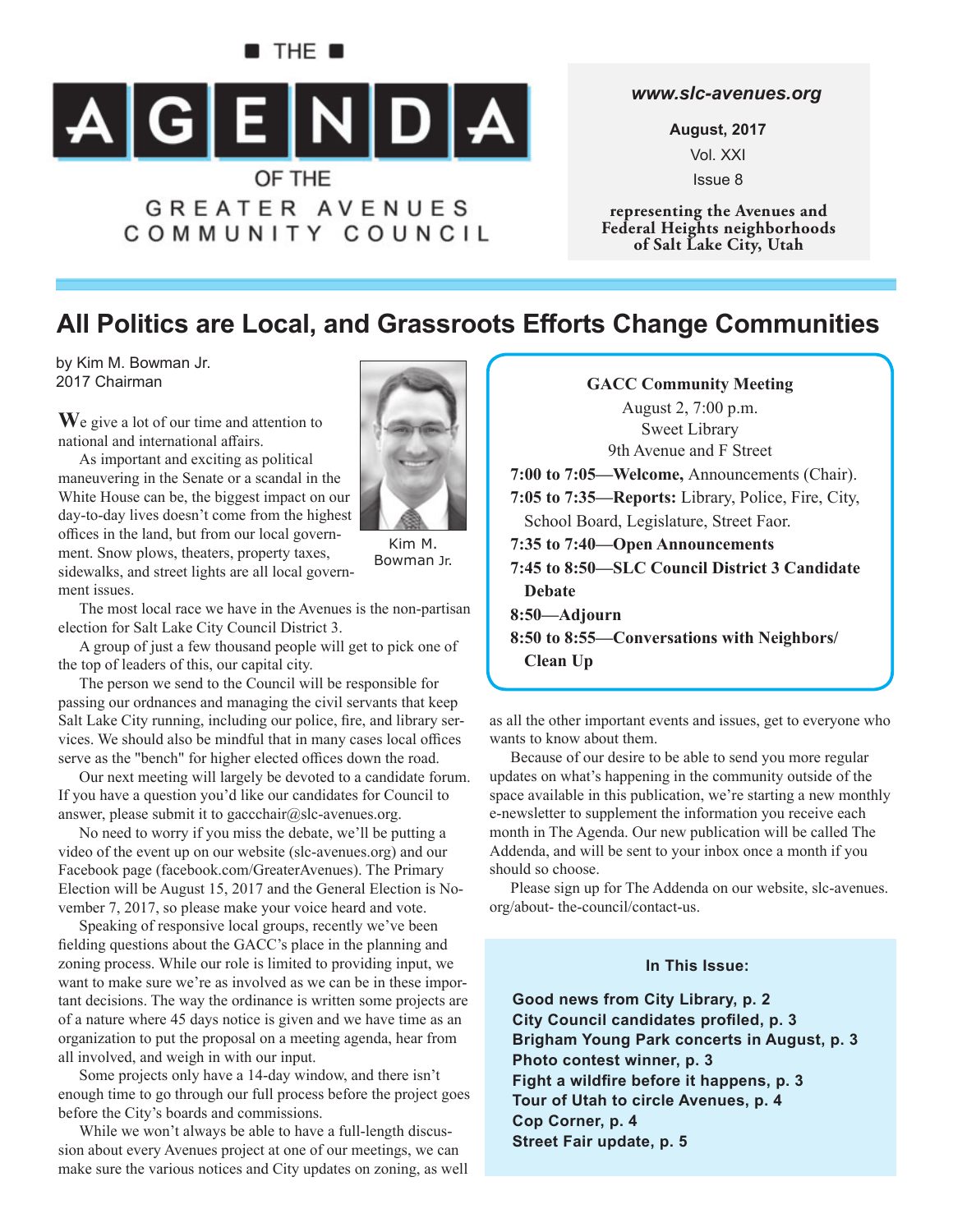#### **AVENUES COMMUNITY MEETINGS**

#### **GACC Council Meeting**

Wednesday, August 2, 2017, at 7 p.m., Sweet Library. For special accommodations contact the GACC chair at gaccchair@slcavenues.org. Open to the public, all welcome.

#### **GACC Board Meeting**

Wednesday, August 9, 2017, at 7 p.m., Sweet Library. For special accommodations contact the GACC chair at gaccchair@slcavenues.org. Open to the public, all welcome.

**Resources / Free Stuff! Community Life / Resources / Free Stuff!** 

**Sweet Branch Library,** 455 F Street (at 9th Avenue), 801- 594-8651, www.slcpl.org. **August Calendar:** Summer Reading—through August 12. All Locations, all ages. **Kids Calendar:** *Book Baby*. Wednesday at 10:15 a.m. *Preschool Storytime*. Wednesday at 11:15 a.m. *Playtime @ Sweet*, Tuesday at 10 a.m. to 11:30 a.m. and Wednesday, 3:30 p.m. to 5 p.m. (Playtime for children 0 to 5 years-old and their caregivers.) *Coding Club,* Monday, 4 p.m. - 6 p.m. Ages 8-18. Develop computer coding skills at your own pace in a creative and collaborative environment. Kids and teens ages 8–18 can take part in weekly workshops where they'll be able to work through a self-guided programming curriculum with the help of Library staff. Registration is required. Call 801-594-8651 during library hours. *Build your Neighborhood with Utah Museum of Fine Arts*, Turn your vision of your neighborhood's streets and houses into a unique sculpture. Kids can join the Utah Museum of Fine Arts in making replicas of their communities using wooden blocks. Thursday, August 3 at 11 a.m. *Music Together*, Bring your little ones to this exploration of music and movement brought to you by the experts from Music Together, Monday, August 7 at 11 a.m. *Storytime Celebration*, Join the Library during regularlyscheduled Preschool Storytimes for stories, songs, and other fun surprises. We will celebrate our storytime friends who will be graduating to preschool and kindergarten, and welcome new and continuing friends who will be with us for another year, Wednesday, August 16 at 11:15 a.m. **Teen Calendar** *Design Your Own Decal,* Use the Creative Lab's Cricut machine to design and make your own vinyl decal, Wednesday, August 2 at 4 p.m. *Portal for Teens*, Portal is a single and co-operative puzzle-solving game for tweens and teens. Tweens and Teens are invited to think strategically and creatively to solve a variety of digital puzzles and obstacles

#### *The Agenda*

Publisher's Statement The monthly Greater Avenues Community Council newsletter *"The Agenda"* is mailed free to all residences in the Avenues. This publication is created to conduct the business of the Greater Avenues Community Council. Mail correspondence to P. O. Box 1679, Salt Lake City, UT 84110.

GACC 2017 Officers and Publisher Contacts: *Chair:* Kim M. Bowman Jr., gaccchair@slc-avenues.org. *Chair-elect:* vacant, gaccchairelect@slc-avenues.org *Past-chair:* Dave Alderman, past-chair@slc-avenues.org *Treasurer:* Michael Hughes, gacctreasurer@slc-avenues.org. *Secretary:* Peg Alderman, gaccsecretary@slc-avenues.org. *Newsletter:* Dave Jonsson, newsletter@slc-avenues.org. **GACC web page is www.slc-avenues.org.**

### **City Library System Goes More Reader Friendly**

Touts Automatic Renewals, No Overdue Fines

**O**ur city library has undertaken some startling, and friendly, changes.

Starting in July, the library is now automatically renewing your items up to three times, and overdue fees will be abolished.

Better still, if you have a backlog of overdue fines, they're forgiven.

The change came about this Spring when the library board realized overdue fines weren't having much of an impact on library operations.

"Libraries across the country that have eliminated overdue fines have reported that patrons still return items on time, that more items are checked out (improving the return on the investment of their purchase), and that interactions between staff and patrons are more positive," the library's web site says.

Items are automatically renewed three times, unless an item is on hold for another patron.

Each auto-renewal gives an additional full loan period, and the library will notify you of the new, extended due date via email.

Patrons will be charged for the replacement cost of materials not returned four weeks after their due date.

Though overdue fees will be gone, items that have been lost, returned with damaged or missing parts, or otherwise did not return in the same condition as when they were checked out will be billed accordingly.

Once items are four weeks overdue, the patron will be billed as though the item has been lost.

in Portal. Space is limited, so arrive early. No registration required. Wednesday, August 9 at 12:30 p.m. *Film in the Crafternoon*, "The Princess Bride": Friday, August 11 at 2 p.m. *Back-to-School DIY:* Wednesday, August 18 at 3:00 p.m. **Adult Calendar** *Art Exhibit:* works by Open Studio. Exhibit runs through August 19. *Sweet Reads at Avenues Proper,* 376 8th Ave: fourth Tuesday at 7 p.m. *Film in the Crafternoon.* "The Princess Bride", Friday, August 11 at 2 p.m. *Board in the Library*, Take part in tabletop gaming and meet others from your neighborhood, Saturday, August 26 at 2 p.m.

- **Avenues Open Studios** call for artists, all disciplines, for the event September 16th. Please call Anne Albaugh (801) 554- 9805.
- **Avenues exercise class** -free- Federal Heights church building, 1300 Fairfax Road. Mondays and Wednesdays, 8:30 a.m. to 9:30 a.m. Call Renate Nebeker 801-534-1443.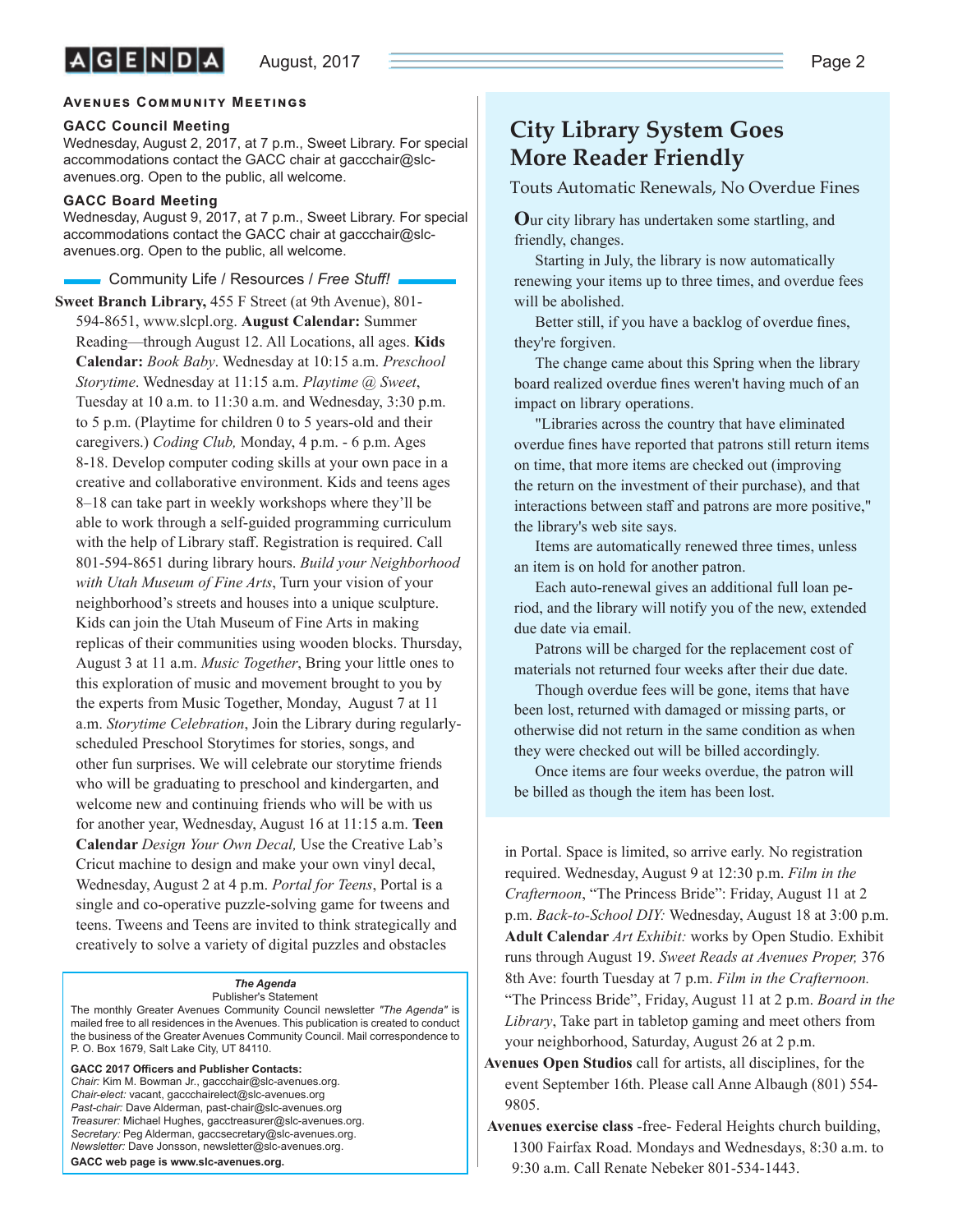August, 2017 **Page 3** 

## **Five Council Hopefuls in Primary August 15; They're Invited to August 2 Forum**

**F**ive Council District 3 residents are seeking your favor in the city's primary election August 15.

 $|A|G|E|N|D|A|$ 

They're hoping to replace Stan Penfold, councilman who is not seeking reelection.

The five are Jeffrey V. Garbett, Brian Fukushima, Laura Cushman, Phil Carroll and Chris Wharton. Two top vote getters will move on to the Nov. 7 Municipal Election.

By law, city elections are non-partisan, so party labels do not apply.

Wharton is an attorney focusing on family law and LGBTQ

equality. Garbett is a contractor and real estate developer. Carroll is founder and president of the nonprofit Community Housing Services. Cushman is a former intern in the San Francisco Mayor's Office of Criminal Justice. Fukushima is an orthopedic surgeon.

These hopefuls have been invited to participate in our August 2 meeting, to present their positions, their experience and their goals and to answer questions from attendees.

The meeting, as always, is at 7 p.m. at the Sweet Library.

| <b>City Council District Three Hopefuls</b> |                      |              |                           |  |
|---------------------------------------------|----------------------|--------------|---------------------------|--|
| <b>Phil Carroll</b>                         | 89 G Street          | 801-573-7009 | altapac@aol.com           |  |
| Laura Cushman                               | 474 7th Avenue       | 415-308-3678 | laura.cushman@gmail.com   |  |
| <b>Brian Fukushima</b>                      | 790 Northshore St.   | 801-450-1436 | boardrider1@msn.com       |  |
| Jeffrey V. Garbett                          | 273 East Capitol St. | 801-300-7610 | jeffvdbgarbett@gmail.com  |  |
| <b>Chris Wharton</b>                        | 123 C Street #1      | 801-910-6795 | chris@chriswhartonlaw.com |  |

#### **Defend Yourself Against a Wildfire**

They called it a "fast-moving fire" spread by high winds. Four homes were in jeopardy, but were saved. It was in April 2015 at 13th Ave. and I street and it could have been a disaster, but it wasn't. That time.

Since we live on the edge of wildlands, we on the Avenues have to be careful of how we use campfires, tools that can emit sparks and of course, fireworks.

City fire officials have warned sparks from fireworks can carry some distances unexpectedly. Thanks to an incredible winter and spring, there's plenty of dry fuel ready to burn up there. Think 18th Avenue and northward.

We haven't yet had a California-style wildfire above the Avenues. But that doesn't mean we can't.

Fire officials have put out a lot of literature on protecting

**August theme for our monthly photo contest: "Staycation"** Congratulations to our photo contest winner ("Summer Travels") Malcolm Hastings! Please send your July photo submissions to gaccchair@slc-avenues. org by August 15.



your home from a sudden wildfire attack.

• First, of course, is be careful with fireworks or don't use them at all.

• Second, cut away weeds and brush as much as 30 feet around your home, creating a "defensible space." Have a 100 foot garden hose hooked up and ready-to-use.

• Create defensible space by clearing brush and dead and dying trees away from your home.

• Use fire-resistant landscaping and harden your home with fire-safe construction measures. Locate storage sheds away from the house. Keep lawns green and mowed.

• Assemble emergency supplies (best: a 72 hour kit) and keep belongings in a safe place.

• Plan escape routes and make sure your family knows the plan of action.

For more information: http://slcfire.com/prevention/.

**Free concerts at Historic Brigham Young Park, North Temple and State Street. August schedule, all at 7:30 p.m.**

- 1 New Hot 5, New Orleans–style Dixieland jazz band.
- 4 Ultimi, tenor trio, Isaac Hurtado, Tyler Nelson and Brian Stucki.
- 8 Octappella, spirited, toe-tapping a cappella.
- 11 An Dragan Ceilteach, Irish step dancers.
- 15 Wasatch and District Pipe Band Bagpipers, drummers and Highland dancers.
- 18 Silver City Pink, all-female bluegrass band.
- 22 Broadway and Company, evening of Broadway favorites.
- 25 The Malibu Revue, music of the golden decade of rock 'n' roll, 1956–1966.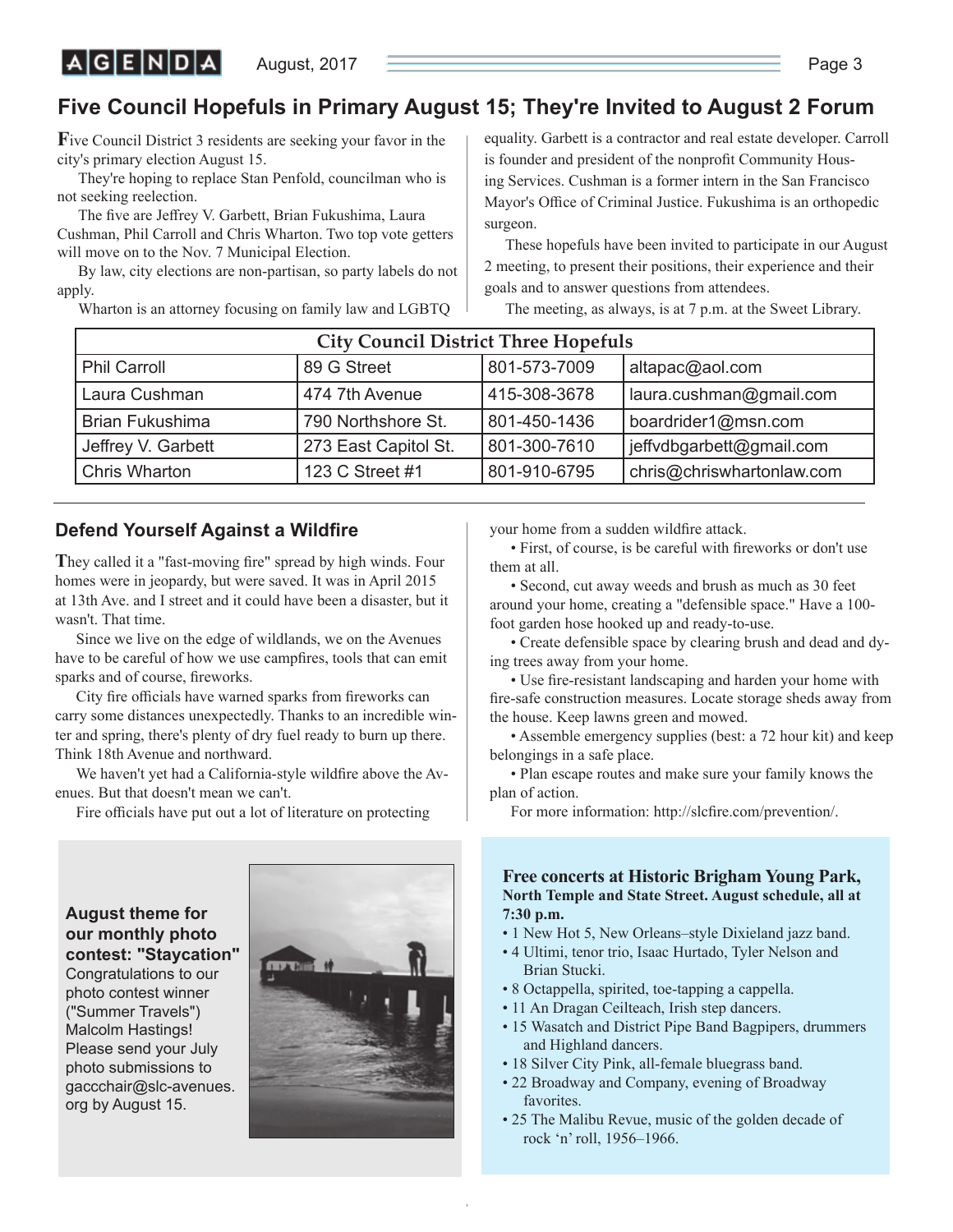August, 2017 **Page 4** Page 4

### **Tour of Utah is Back Sunday, August 6**

#### **The original Salt Lake City circuit is repeated.**

**W**ith the start/finish line on the east side of the Utah State Capitol, this circuit is the same one used in 2013 and is a favorite of the racers and spectators alike.

There will be 11 laps, including two intermediate sprints and a time bonus at the finish for the top three riders, so the overall race champion may not be decided until the very end.

The major climb of the circuit is along State Street, and provides a great opportunity to see the racers up close as they suffer on this steep section. Other viewing areas include Bonneville Boulevard, around City Creek Canyon and the serpentine turns around Reservoir Park. (from the Tour of Utah website)



Race route will circle the Avenues, causing some traffic changes Tour of Utah lists these impacts:

Traffic will be restricted and no parking will be allowed on the following roads:

• The northbound lanes of East Capitol Blvd. will experience full closure from 9 a.m. on Saturday to 11 p.m. on Sunday.

• There will be a full closure of East Capitol Blvd. in both directions (from 4 a.m. to 11 p.m. on Sunday)

• South Temple between 200 South and East Capitol St.

• Bonneville Boulevard from East Capitol St. to 11th Ave. (Includes automobile access to City Creek Canyon)

• Eastbound East 11th Ave. between B Street and Virginia Streets

• Virginia Street / University Street from East 11th Ave to 100 South

- 1300 East from 100 South to South Temple
- South Temple from Virginia Street to State Street
- Additional information:

• The race will start at 1:10 p.m. on East Capitol Drive and finish at approximately 3:45 p.m.

• The race features 11 laps of the 6.8-mile course for a total of 71 miles

Cat et cetera oving care for your cat. Daily or twice-daily visits. Licensed, bonded, insured. Cat et cetera catetcetera.com · 801.560.1394



• Traffic will be allowed to cross the course at multiple locations, under supervision of local police.

There may be a short delay as the race passes.

- There will be traffic delays, but no part of the area will lack access. Emergency vehicles will not be affected by road closures.
- On race day, residents and merchants who live or do business near the course should contact a

police officer posted near their street so they can be assisted in accessing or leaving their home

or business. Every effort will be made to accommodate residents and merchants.

• Use a GREENbike to reach the course. Check the website for bike stations near the course -https://greenbikeslc.org/station-



**Cop Corner** By Det. Alen Gibic, SLCPD Community Intelligence Unit, 801-799-3623

Summer is in full swing. As always, traffic is a big concern. Please leave a little early or plan for traffic because speeding up and down the Avenues can be a big safety hazard.

There have been some incidents of animals left in hot cars. Please make sure your furry friend does not get left in a hot car and get hurt.

I am focused on transient camps in City Creek and have been coordinating efforts to clean them up. If you see any, please email me. I will forward all complaints to the city's new cleanup coordinator Sandra Hollins."



Det. Gibic

Note: Det. Gibic and the Salt Lake City Police Department will be at Hatch Family Chocolates (376 8th Ave) during the Block Party on Friday, August 11. The SLCPD will be available to answer any of your community policing questions. Visit www.hatchfamilychocolates.com for more event information.

**Avenues Dog Grooming** 801-953-0116 or book online at www.avenuesdoggrooming.com

Gina Koziatek 801.631.6446 Gina.Koziatek@UtahHomes.com YOUR NEIGHBORHOOD REALTOR®

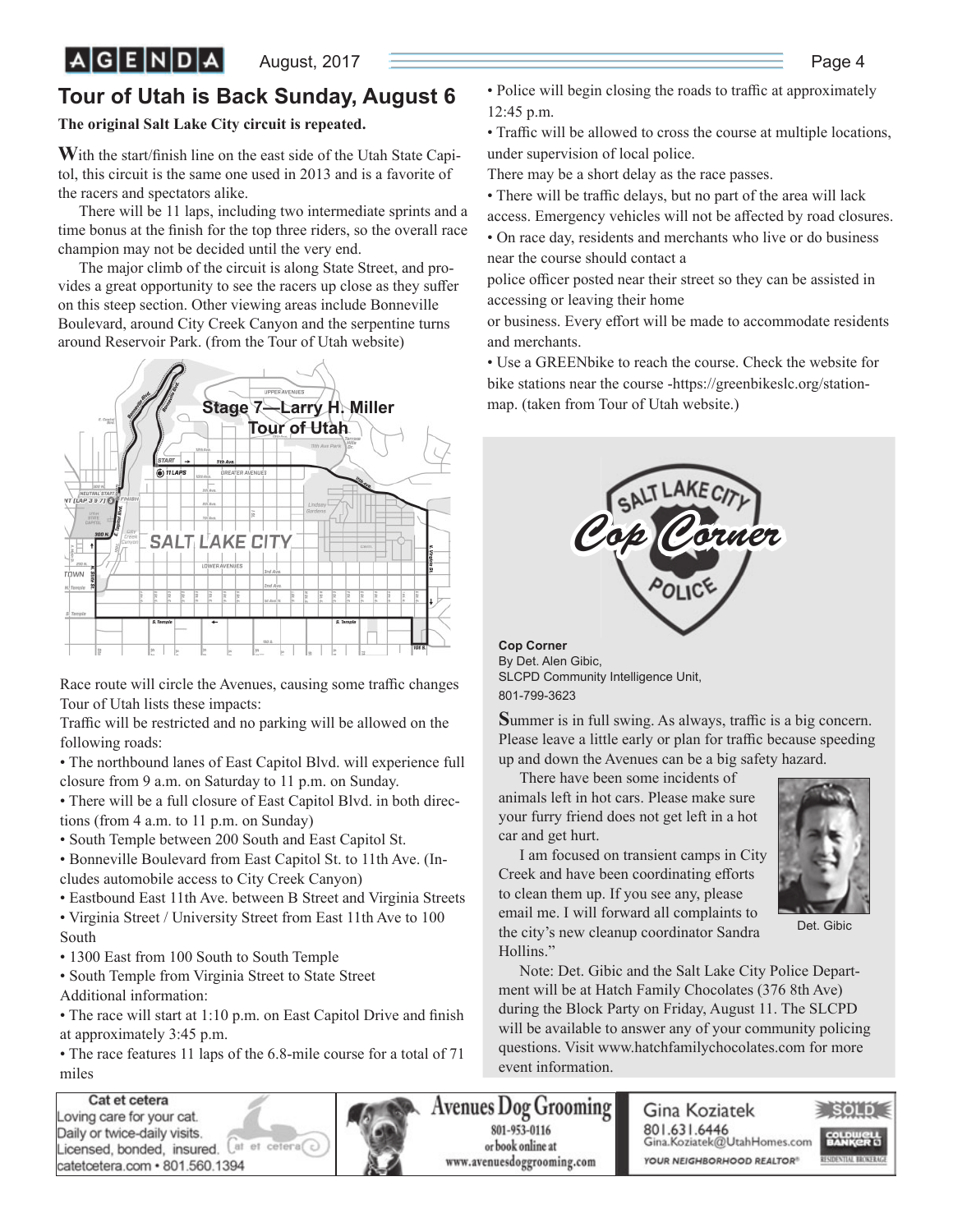# $A$  $G$  $E$  $N$  $D$  $A$

#### August, 2017 **Page 5** Page 5

# **Update on 2017 Street Fair**

**M**ark your calendar for Saturday, September 9th for the Avenues Street Fair!

**This year's fair will be located on 8th Avenue between H & M Streets.** Thank you to our wonderful neighbors on 8th Avenue who have agreed to share their street for a day with thousands of their friends.

The Fair will run from 9 a.m. to 6 p.m. Spend the day shopping in some Official

of the 200 booths that feature area businesses and local artists. We'll have a Children's Activity Area open all day. There will also be two stages, with musical acts for all tastes. Be sure to come hungry, as we will have plenty of food and drink booths. **Street** Fair Poster Art by Evan Smith

Here are some ways to participate:

• Join the Children's Parade! The Parade starts at 9 a.m. at the east end of the Fair. Children are encouraged to wear a costume, or decorate your bike, wagon,

scooter, etc. Feel free to bring your pets, parents, or grandparents too.

• Enter the People's Art Gallery. All Avenues residents are invited to enter their artwork into the People's Art Gallery. Prizes



are given for Children, Youth, Teen, Adult Amateur, and Adult Professional categories. Last year's entries included paintings, photographs, and jewelry. Applications are due by August 15, and can be found on our website.

• Volunteer! We need a ton of help! The

weekend of the fair is where we will need the community's support. From setting up, traffic control, children's activities, stage management, to closing and cleanup. You can volunteer for just an hour, if you like! So, come have fun con-



Brian Berkelbach

necting with neighbors in our Avenues community! To volunteer visit our website or contact Rebecca Kestle at (801) 874-6094 or rebeccakestle@gmail.com.

The Street Fair website is avenuesstreetfair.org

Bands/groups scheduled to appear:

• Schematics • Black Bess & the Butchers

• The Fangs • Pepper Rose • Scariff School

of Irish Dance • The Distractions • Wasatch

Music Academy • High Altitude • Brown Dog Band • The Performer Studio • Blue Zen Band.

Watch for band details, stage placings and times in the September issue of *The Agenda.*

# **WHAT TO PACK FOR A HEALTHY PICNIC**

#### **By Ali Spencer, Registered Dietitian**

Summer picnics are a great way to enjoy good food, good company, and the outdoors. When you're planning a picnic, you want to choose foods that you can make ahead of time, that store well, and are easy to eat. Here are some healthier alternatives so you can ditch the mayonnaise-based salads and other calorie-dense picnic standbys.

#### **MAIN DISHES**

• Create an entrée salad. Use a mason jar and layer your dressing, vegetables, greens & proteins. Just shake it up when you get to your destination.

• Sandwiches & wraps are also great choices. Build a healthier one by using whole grains or even lettuce as a wrap. Try avocados, hummus, or pesto as a spread and load up on fresh veggies.

#### **SIDES**

• Fruit is a great healthy & portable option. My go-tos are grapes, sliced watermelon, orange wedges, & strawberries. Try using skewers for smaller berries & melon for convenience.

• Picnics are a great way to try new veggie-

packed salads. Heartier vegetables like broccoli, cauliflower, green beans, asparagus, cucumbers, celery, & cabbage hold up well and can be prepared beforehand. Try an oil & vinegar dressing with fresh herbs to add flavor.

#### **BEVERAGES**

Nothing beats ice cold water, but these are some ideas for changing up your water routine:

- Sparkling water
- Infused water

• Modified "Agua Fresca" without the sugar. Mix water with blended fruit for an even more intense flavor!

Intermountain **LDS Hospital** 

Helping People

Lives Possible. Lives Possible.



**FPN** ldshospital.org | 801.408.1100

**For more great health information and recipes, visit ldshospital.org/healthyliving**